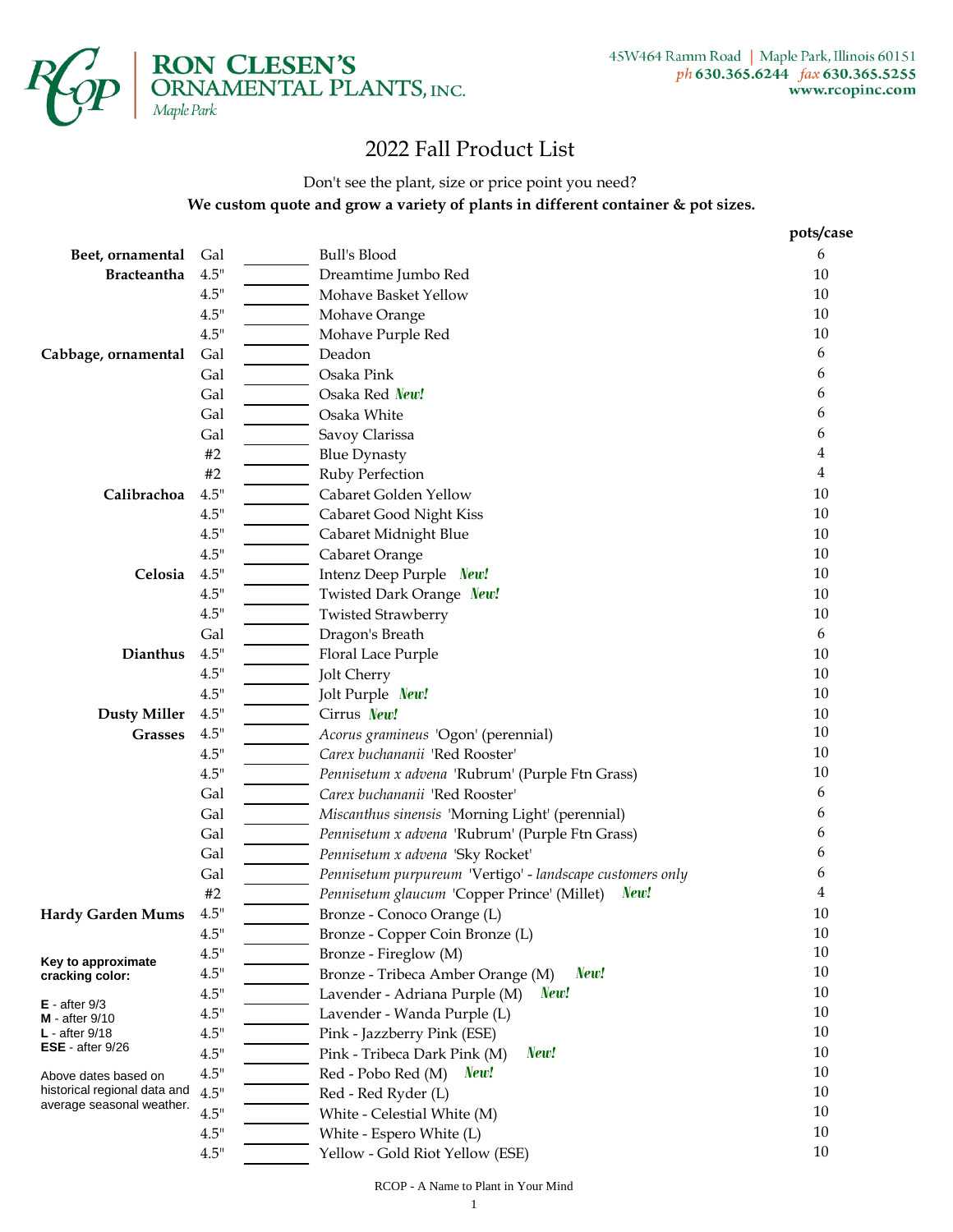

**RON CLESEN'S**<br>ORNAMENTAL PLANTS, INC.<br>Maple Park

## 2022 Fall Product List

| 10<br>4.5"<br>New!<br>Yellow - Tribeca Yellow (M)<br><b>Hardy Garden Mums</b><br>$\#2$<br>4<br>Bronze - Blazing Orange (ESE)<br>(cont.)<br>4<br>#2<br>Bronze - Copper Coin Bronze (L)<br>#2<br>4<br>Bronze - Hannah Orange (E)<br>4<br>#2<br>Bronze - Hot Sugar Golden Bronze (L)<br>#2<br>4<br>Bronze - Mumosa Orange (L)<br>4<br>Bronze - Pop Eye Orange (ESE)<br>#2<br>4<br>#2<br>Bronze - Pumpkin Pie (ESE)<br>#2<br>4<br>Lavender - Grapeberry Neon Purple (L)<br>4<br>#2<br>Lavender - Plumberry (L)<br>#2<br>Lavender - Wanda Lavender (L)<br>4<br>4<br>#2<br>Lavender - Wanda Purple (L)<br>4<br>#2<br>Pink - Jazzberry Pink (ESE)<br>4<br>#2<br>Pink - Misty Lilac Pink (E)<br>#2<br>Red - Grapeberry Red (L)<br>4<br>4<br>#2<br>Red - Morgana Red Imp. (ESE)<br>4<br>#2<br>Red - Red Ryder (L)<br>#2<br>4<br>Red - Roaring Red (L)<br>New!<br>4<br>#2<br>Red - Wanda Red (L)<br>4<br>#2<br>White - Butter N' Cream (L)<br>4<br>#2<br>White - Makenzie White (ESE)<br>#2<br>4<br>Yellow - Conoco Yellow (L)<br>#2<br>4<br>Yellow - Elena (E)<br>#2<br>Yellow - Gold Riot Yellow (ESE)<br>4<br>#2<br>4<br>Yellow - Morgana Yellow (ESE)<br>4<br>#2<br>Yellow - Sundance Yellow (L)<br>each<br>12"<br>Bronze - Copper Coin Bronze (L)<br>each<br>12"<br>Bronze - Hot Sugar Golden Bronze (L)<br>each<br>12"<br>Bronze - Mumosa Orange (L)<br>each<br>12"<br>Lavender - Wanda Lavender (L)<br>each<br>12"<br>Lavender - Wanda Purple (L)<br>each<br>12"<br>Red - Wanda Red (L) New size!<br>each<br>Yellow - Sundance Yellow (L)<br>12"<br>$10\,$<br>4.5"<br>Carnival Rose Granita<br>Heuchera (perennial)<br>$10\,$<br>4.5"<br>Carnival Watermelon<br>10<br>4.5"<br>Pumpkin Spice New!<br>Heucherella (perennial)<br>10<br>4.5"<br>Algerian<br><b>Ivy</b><br>10<br>Condor Pure White New!<br>4.5"<br>Kale, ornamental<br>10<br>4.5"<br>Condor Red New!<br>10<br>4.5"<br>Dinosaur (Lacinato)<br>10<br>4.5"<br>Kamome Red<br>10<br>4.5"<br>Kamome White<br>10<br>4.5"<br>Yokohama Red<br>10<br>4.5"<br>Yokohama White<br>Gal<br><b>Black Magic</b><br>6<br>Gal<br>Coral Prince (White) New!<br>6<br>Gal<br>Coral Queen (Red) New!<br>6<br>Gal<br>Nagoya Red<br>6<br>6 |     |              | pots/case |
|----------------------------------------------------------------------------------------------------------------------------------------------------------------------------------------------------------------------------------------------------------------------------------------------------------------------------------------------------------------------------------------------------------------------------------------------------------------------------------------------------------------------------------------------------------------------------------------------------------------------------------------------------------------------------------------------------------------------------------------------------------------------------------------------------------------------------------------------------------------------------------------------------------------------------------------------------------------------------------------------------------------------------------------------------------------------------------------------------------------------------------------------------------------------------------------------------------------------------------------------------------------------------------------------------------------------------------------------------------------------------------------------------------------------------------------------------------------------------------------------------------------------------------------------------------------------------------------------------------------------------------------------------------------------------------------------------------------------------------------------------------------------------------------------------------------------------------------------------------------------------------------------------------------------------------------------------------------------------------------------------------------------------------------------------------------------------------------------------------------------------------------------------------------------------|-----|--------------|-----------|
|                                                                                                                                                                                                                                                                                                                                                                                                                                                                                                                                                                                                                                                                                                                                                                                                                                                                                                                                                                                                                                                                                                                                                                                                                                                                                                                                                                                                                                                                                                                                                                                                                                                                                                                                                                                                                                                                                                                                                                                                                                                                                                                                                                            |     |              |           |
|                                                                                                                                                                                                                                                                                                                                                                                                                                                                                                                                                                                                                                                                                                                                                                                                                                                                                                                                                                                                                                                                                                                                                                                                                                                                                                                                                                                                                                                                                                                                                                                                                                                                                                                                                                                                                                                                                                                                                                                                                                                                                                                                                                            |     |              |           |
|                                                                                                                                                                                                                                                                                                                                                                                                                                                                                                                                                                                                                                                                                                                                                                                                                                                                                                                                                                                                                                                                                                                                                                                                                                                                                                                                                                                                                                                                                                                                                                                                                                                                                                                                                                                                                                                                                                                                                                                                                                                                                                                                                                            |     |              |           |
|                                                                                                                                                                                                                                                                                                                                                                                                                                                                                                                                                                                                                                                                                                                                                                                                                                                                                                                                                                                                                                                                                                                                                                                                                                                                                                                                                                                                                                                                                                                                                                                                                                                                                                                                                                                                                                                                                                                                                                                                                                                                                                                                                                            |     |              |           |
|                                                                                                                                                                                                                                                                                                                                                                                                                                                                                                                                                                                                                                                                                                                                                                                                                                                                                                                                                                                                                                                                                                                                                                                                                                                                                                                                                                                                                                                                                                                                                                                                                                                                                                                                                                                                                                                                                                                                                                                                                                                                                                                                                                            |     |              |           |
|                                                                                                                                                                                                                                                                                                                                                                                                                                                                                                                                                                                                                                                                                                                                                                                                                                                                                                                                                                                                                                                                                                                                                                                                                                                                                                                                                                                                                                                                                                                                                                                                                                                                                                                                                                                                                                                                                                                                                                                                                                                                                                                                                                            |     |              |           |
|                                                                                                                                                                                                                                                                                                                                                                                                                                                                                                                                                                                                                                                                                                                                                                                                                                                                                                                                                                                                                                                                                                                                                                                                                                                                                                                                                                                                                                                                                                                                                                                                                                                                                                                                                                                                                                                                                                                                                                                                                                                                                                                                                                            |     |              |           |
|                                                                                                                                                                                                                                                                                                                                                                                                                                                                                                                                                                                                                                                                                                                                                                                                                                                                                                                                                                                                                                                                                                                                                                                                                                                                                                                                                                                                                                                                                                                                                                                                                                                                                                                                                                                                                                                                                                                                                                                                                                                                                                                                                                            |     |              |           |
|                                                                                                                                                                                                                                                                                                                                                                                                                                                                                                                                                                                                                                                                                                                                                                                                                                                                                                                                                                                                                                                                                                                                                                                                                                                                                                                                                                                                                                                                                                                                                                                                                                                                                                                                                                                                                                                                                                                                                                                                                                                                                                                                                                            |     |              |           |
|                                                                                                                                                                                                                                                                                                                                                                                                                                                                                                                                                                                                                                                                                                                                                                                                                                                                                                                                                                                                                                                                                                                                                                                                                                                                                                                                                                                                                                                                                                                                                                                                                                                                                                                                                                                                                                                                                                                                                                                                                                                                                                                                                                            |     |              |           |
|                                                                                                                                                                                                                                                                                                                                                                                                                                                                                                                                                                                                                                                                                                                                                                                                                                                                                                                                                                                                                                                                                                                                                                                                                                                                                                                                                                                                                                                                                                                                                                                                                                                                                                                                                                                                                                                                                                                                                                                                                                                                                                                                                                            |     |              |           |
|                                                                                                                                                                                                                                                                                                                                                                                                                                                                                                                                                                                                                                                                                                                                                                                                                                                                                                                                                                                                                                                                                                                                                                                                                                                                                                                                                                                                                                                                                                                                                                                                                                                                                                                                                                                                                                                                                                                                                                                                                                                                                                                                                                            |     |              |           |
|                                                                                                                                                                                                                                                                                                                                                                                                                                                                                                                                                                                                                                                                                                                                                                                                                                                                                                                                                                                                                                                                                                                                                                                                                                                                                                                                                                                                                                                                                                                                                                                                                                                                                                                                                                                                                                                                                                                                                                                                                                                                                                                                                                            |     |              |           |
|                                                                                                                                                                                                                                                                                                                                                                                                                                                                                                                                                                                                                                                                                                                                                                                                                                                                                                                                                                                                                                                                                                                                                                                                                                                                                                                                                                                                                                                                                                                                                                                                                                                                                                                                                                                                                                                                                                                                                                                                                                                                                                                                                                            |     |              |           |
|                                                                                                                                                                                                                                                                                                                                                                                                                                                                                                                                                                                                                                                                                                                                                                                                                                                                                                                                                                                                                                                                                                                                                                                                                                                                                                                                                                                                                                                                                                                                                                                                                                                                                                                                                                                                                                                                                                                                                                                                                                                                                                                                                                            |     |              |           |
|                                                                                                                                                                                                                                                                                                                                                                                                                                                                                                                                                                                                                                                                                                                                                                                                                                                                                                                                                                                                                                                                                                                                                                                                                                                                                                                                                                                                                                                                                                                                                                                                                                                                                                                                                                                                                                                                                                                                                                                                                                                                                                                                                                            |     |              |           |
|                                                                                                                                                                                                                                                                                                                                                                                                                                                                                                                                                                                                                                                                                                                                                                                                                                                                                                                                                                                                                                                                                                                                                                                                                                                                                                                                                                                                                                                                                                                                                                                                                                                                                                                                                                                                                                                                                                                                                                                                                                                                                                                                                                            |     |              |           |
|                                                                                                                                                                                                                                                                                                                                                                                                                                                                                                                                                                                                                                                                                                                                                                                                                                                                                                                                                                                                                                                                                                                                                                                                                                                                                                                                                                                                                                                                                                                                                                                                                                                                                                                                                                                                                                                                                                                                                                                                                                                                                                                                                                            |     |              |           |
|                                                                                                                                                                                                                                                                                                                                                                                                                                                                                                                                                                                                                                                                                                                                                                                                                                                                                                                                                                                                                                                                                                                                                                                                                                                                                                                                                                                                                                                                                                                                                                                                                                                                                                                                                                                                                                                                                                                                                                                                                                                                                                                                                                            |     |              |           |
|                                                                                                                                                                                                                                                                                                                                                                                                                                                                                                                                                                                                                                                                                                                                                                                                                                                                                                                                                                                                                                                                                                                                                                                                                                                                                                                                                                                                                                                                                                                                                                                                                                                                                                                                                                                                                                                                                                                                                                                                                                                                                                                                                                            |     |              |           |
|                                                                                                                                                                                                                                                                                                                                                                                                                                                                                                                                                                                                                                                                                                                                                                                                                                                                                                                                                                                                                                                                                                                                                                                                                                                                                                                                                                                                                                                                                                                                                                                                                                                                                                                                                                                                                                                                                                                                                                                                                                                                                                                                                                            |     |              |           |
|                                                                                                                                                                                                                                                                                                                                                                                                                                                                                                                                                                                                                                                                                                                                                                                                                                                                                                                                                                                                                                                                                                                                                                                                                                                                                                                                                                                                                                                                                                                                                                                                                                                                                                                                                                                                                                                                                                                                                                                                                                                                                                                                                                            |     |              |           |
|                                                                                                                                                                                                                                                                                                                                                                                                                                                                                                                                                                                                                                                                                                                                                                                                                                                                                                                                                                                                                                                                                                                                                                                                                                                                                                                                                                                                                                                                                                                                                                                                                                                                                                                                                                                                                                                                                                                                                                                                                                                                                                                                                                            |     |              |           |
|                                                                                                                                                                                                                                                                                                                                                                                                                                                                                                                                                                                                                                                                                                                                                                                                                                                                                                                                                                                                                                                                                                                                                                                                                                                                                                                                                                                                                                                                                                                                                                                                                                                                                                                                                                                                                                                                                                                                                                                                                                                                                                                                                                            |     |              |           |
|                                                                                                                                                                                                                                                                                                                                                                                                                                                                                                                                                                                                                                                                                                                                                                                                                                                                                                                                                                                                                                                                                                                                                                                                                                                                                                                                                                                                                                                                                                                                                                                                                                                                                                                                                                                                                                                                                                                                                                                                                                                                                                                                                                            |     |              |           |
|                                                                                                                                                                                                                                                                                                                                                                                                                                                                                                                                                                                                                                                                                                                                                                                                                                                                                                                                                                                                                                                                                                                                                                                                                                                                                                                                                                                                                                                                                                                                                                                                                                                                                                                                                                                                                                                                                                                                                                                                                                                                                                                                                                            |     |              |           |
|                                                                                                                                                                                                                                                                                                                                                                                                                                                                                                                                                                                                                                                                                                                                                                                                                                                                                                                                                                                                                                                                                                                                                                                                                                                                                                                                                                                                                                                                                                                                                                                                                                                                                                                                                                                                                                                                                                                                                                                                                                                                                                                                                                            |     |              |           |
|                                                                                                                                                                                                                                                                                                                                                                                                                                                                                                                                                                                                                                                                                                                                                                                                                                                                                                                                                                                                                                                                                                                                                                                                                                                                                                                                                                                                                                                                                                                                                                                                                                                                                                                                                                                                                                                                                                                                                                                                                                                                                                                                                                            |     |              |           |
|                                                                                                                                                                                                                                                                                                                                                                                                                                                                                                                                                                                                                                                                                                                                                                                                                                                                                                                                                                                                                                                                                                                                                                                                                                                                                                                                                                                                                                                                                                                                                                                                                                                                                                                                                                                                                                                                                                                                                                                                                                                                                                                                                                            |     |              |           |
|                                                                                                                                                                                                                                                                                                                                                                                                                                                                                                                                                                                                                                                                                                                                                                                                                                                                                                                                                                                                                                                                                                                                                                                                                                                                                                                                                                                                                                                                                                                                                                                                                                                                                                                                                                                                                                                                                                                                                                                                                                                                                                                                                                            |     |              |           |
|                                                                                                                                                                                                                                                                                                                                                                                                                                                                                                                                                                                                                                                                                                                                                                                                                                                                                                                                                                                                                                                                                                                                                                                                                                                                                                                                                                                                                                                                                                                                                                                                                                                                                                                                                                                                                                                                                                                                                                                                                                                                                                                                                                            |     |              |           |
|                                                                                                                                                                                                                                                                                                                                                                                                                                                                                                                                                                                                                                                                                                                                                                                                                                                                                                                                                                                                                                                                                                                                                                                                                                                                                                                                                                                                                                                                                                                                                                                                                                                                                                                                                                                                                                                                                                                                                                                                                                                                                                                                                                            |     |              |           |
|                                                                                                                                                                                                                                                                                                                                                                                                                                                                                                                                                                                                                                                                                                                                                                                                                                                                                                                                                                                                                                                                                                                                                                                                                                                                                                                                                                                                                                                                                                                                                                                                                                                                                                                                                                                                                                                                                                                                                                                                                                                                                                                                                                            |     |              |           |
|                                                                                                                                                                                                                                                                                                                                                                                                                                                                                                                                                                                                                                                                                                                                                                                                                                                                                                                                                                                                                                                                                                                                                                                                                                                                                                                                                                                                                                                                                                                                                                                                                                                                                                                                                                                                                                                                                                                                                                                                                                                                                                                                                                            |     |              |           |
|                                                                                                                                                                                                                                                                                                                                                                                                                                                                                                                                                                                                                                                                                                                                                                                                                                                                                                                                                                                                                                                                                                                                                                                                                                                                                                                                                                                                                                                                                                                                                                                                                                                                                                                                                                                                                                                                                                                                                                                                                                                                                                                                                                            |     |              |           |
|                                                                                                                                                                                                                                                                                                                                                                                                                                                                                                                                                                                                                                                                                                                                                                                                                                                                                                                                                                                                                                                                                                                                                                                                                                                                                                                                                                                                                                                                                                                                                                                                                                                                                                                                                                                                                                                                                                                                                                                                                                                                                                                                                                            |     |              |           |
|                                                                                                                                                                                                                                                                                                                                                                                                                                                                                                                                                                                                                                                                                                                                                                                                                                                                                                                                                                                                                                                                                                                                                                                                                                                                                                                                                                                                                                                                                                                                                                                                                                                                                                                                                                                                                                                                                                                                                                                                                                                                                                                                                                            |     |              |           |
|                                                                                                                                                                                                                                                                                                                                                                                                                                                                                                                                                                                                                                                                                                                                                                                                                                                                                                                                                                                                                                                                                                                                                                                                                                                                                                                                                                                                                                                                                                                                                                                                                                                                                                                                                                                                                                                                                                                                                                                                                                                                                                                                                                            |     |              |           |
|                                                                                                                                                                                                                                                                                                                                                                                                                                                                                                                                                                                                                                                                                                                                                                                                                                                                                                                                                                                                                                                                                                                                                                                                                                                                                                                                                                                                                                                                                                                                                                                                                                                                                                                                                                                                                                                                                                                                                                                                                                                                                                                                                                            |     |              |           |
|                                                                                                                                                                                                                                                                                                                                                                                                                                                                                                                                                                                                                                                                                                                                                                                                                                                                                                                                                                                                                                                                                                                                                                                                                                                                                                                                                                                                                                                                                                                                                                                                                                                                                                                                                                                                                                                                                                                                                                                                                                                                                                                                                                            |     |              |           |
|                                                                                                                                                                                                                                                                                                                                                                                                                                                                                                                                                                                                                                                                                                                                                                                                                                                                                                                                                                                                                                                                                                                                                                                                                                                                                                                                                                                                                                                                                                                                                                                                                                                                                                                                                                                                                                                                                                                                                                                                                                                                                                                                                                            |     |              |           |
|                                                                                                                                                                                                                                                                                                                                                                                                                                                                                                                                                                                                                                                                                                                                                                                                                                                                                                                                                                                                                                                                                                                                                                                                                                                                                                                                                                                                                                                                                                                                                                                                                                                                                                                                                                                                                                                                                                                                                                                                                                                                                                                                                                            |     |              |           |
|                                                                                                                                                                                                                                                                                                                                                                                                                                                                                                                                                                                                                                                                                                                                                                                                                                                                                                                                                                                                                                                                                                                                                                                                                                                                                                                                                                                                                                                                                                                                                                                                                                                                                                                                                                                                                                                                                                                                                                                                                                                                                                                                                                            |     |              |           |
|                                                                                                                                                                                                                                                                                                                                                                                                                                                                                                                                                                                                                                                                                                                                                                                                                                                                                                                                                                                                                                                                                                                                                                                                                                                                                                                                                                                                                                                                                                                                                                                                                                                                                                                                                                                                                                                                                                                                                                                                                                                                                                                                                                            |     |              |           |
|                                                                                                                                                                                                                                                                                                                                                                                                                                                                                                                                                                                                                                                                                                                                                                                                                                                                                                                                                                                                                                                                                                                                                                                                                                                                                                                                                                                                                                                                                                                                                                                                                                                                                                                                                                                                                                                                                                                                                                                                                                                                                                                                                                            |     |              |           |
|                                                                                                                                                                                                                                                                                                                                                                                                                                                                                                                                                                                                                                                                                                                                                                                                                                                                                                                                                                                                                                                                                                                                                                                                                                                                                                                                                                                                                                                                                                                                                                                                                                                                                                                                                                                                                                                                                                                                                                                                                                                                                                                                                                            |     |              |           |
|                                                                                                                                                                                                                                                                                                                                                                                                                                                                                                                                                                                                                                                                                                                                                                                                                                                                                                                                                                                                                                                                                                                                                                                                                                                                                                                                                                                                                                                                                                                                                                                                                                                                                                                                                                                                                                                                                                                                                                                                                                                                                                                                                                            |     |              |           |
|                                                                                                                                                                                                                                                                                                                                                                                                                                                                                                                                                                                                                                                                                                                                                                                                                                                                                                                                                                                                                                                                                                                                                                                                                                                                                                                                                                                                                                                                                                                                                                                                                                                                                                                                                                                                                                                                                                                                                                                                                                                                                                                                                                            |     |              |           |
|                                                                                                                                                                                                                                                                                                                                                                                                                                                                                                                                                                                                                                                                                                                                                                                                                                                                                                                                                                                                                                                                                                                                                                                                                                                                                                                                                                                                                                                                                                                                                                                                                                                                                                                                                                                                                                                                                                                                                                                                                                                                                                                                                                            | Gal | Nagoya White |           |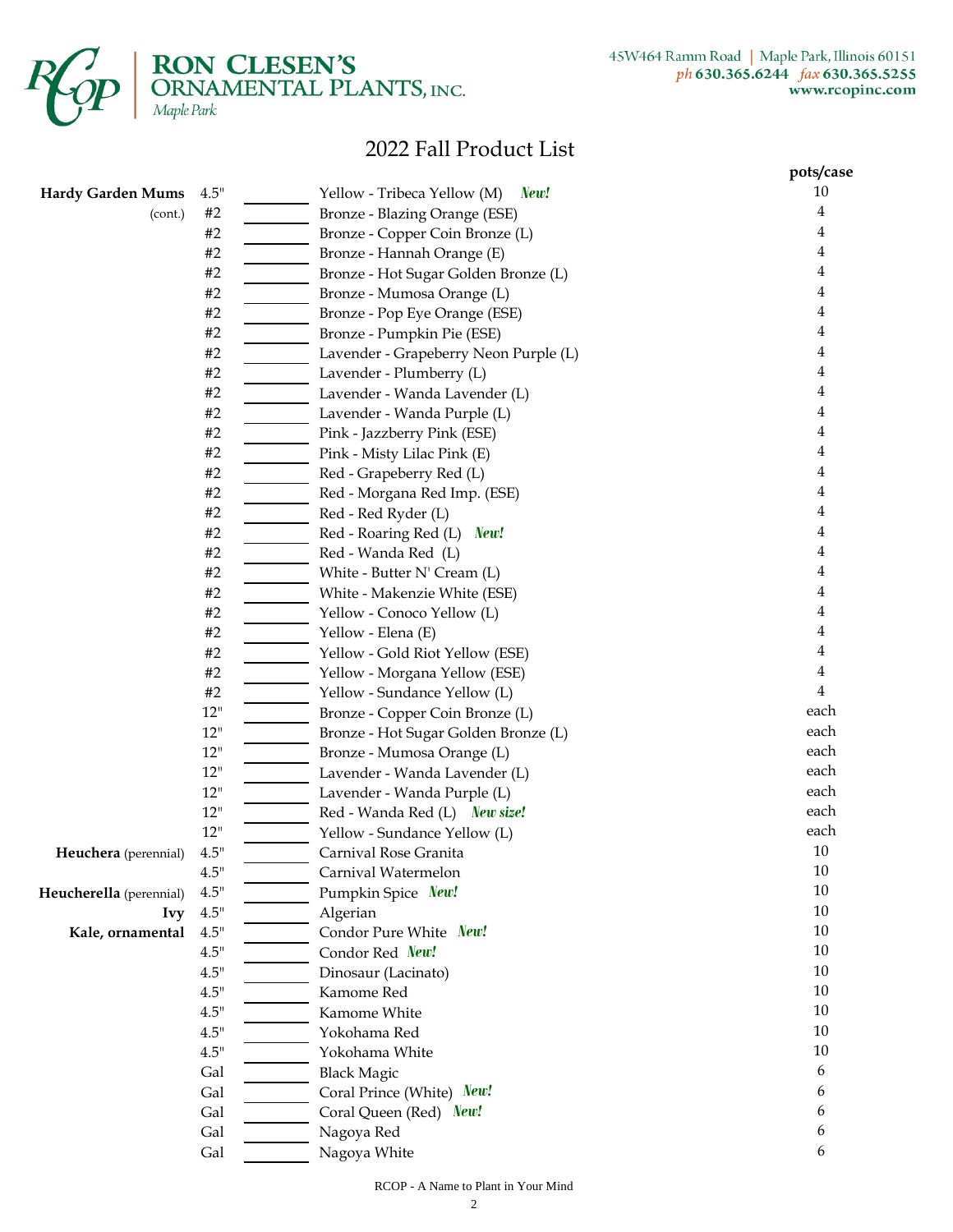

**RON CLESEN'S**<br>**ORNAMENTAL PLANTS**, INC.<br>Maple Park

# 2022 Fall Product List

|                          |        |                                              | pots/case |
|--------------------------|--------|----------------------------------------------|-----------|
| Kale, ornamental         | Gal    | Redbor                                       | 6         |
| (cont.)                  | Gal    | Winterbor                                    | 6         |
|                          | Gal    | Yokohama Red New size!                       | 6         |
|                          | Gal    | Yokohama White New size!                     | 6         |
|                          | #2     | Dinosaur (Lacinato)                          | 4         |
|                          | #2     | Peacock Red                                  | 4         |
|                          | #2     | Peacock White                                | 4         |
|                          | #2     | Redbor                                       | 4         |
|                          | $10$   | Dinosaur (Lacinato)                          | each      |
|                          | $10$   | Redbor                                       | each      |
|                          | $10$   | Redbor - 3 plants per pot                    | each      |
| Lobularia                | 4.5"   | Easy Breezy Purple New!                      | 10        |
|                          | 4.5"   | Easy Breezy White New!                       | 10        |
| Lysimachia (perennial)   | 4.5"   | Goldilocks                                   | 10        |
|                          | 4.5"   | Persian Chocolate                            | 10        |
| Marigold                 | 4.5"   | Bonanza Flame New!                           | 10        |
|                          | 4.5"   | Durango Orange                               | 10        |
|                          | 4.5"   | Fireball                                     | 10        |
|                          |        | New!<br>Delta Apple Cider Mix Premium        | each      |
| Pansy 24 flat<br>24 flat |        | Matrix Mix New!                              | each      |
|                          | 4.5"   | Delta Blue with Blotch Premium               | $10\,$    |
|                          | 4.5"   | Delta Neon Violet Premium                    | 10        |
|                          | 4.5"   | Delta Pure Lemon Premium                     | 10        |
|                          | 4.5"   |                                              | 10        |
|                          | 4.5"   | Delta Pure Light Blue Premium                | 10        |
|                          | 4.5"   | Delta Pure Orange Premium<br>Delta Pure Rose | $10\,$    |
|                          |        |                                              | 10        |
|                          | 4.5"   | Delta Pure Violet Premium<br>New!            | 10        |
|                          | 4.5"   | Delta Pure Yellow Premium                    | 10        |
|                          | 4.5"   | Delta True Blue Premium                      | 10        |
|                          | 4.5"   | Delta Yellow with Blotch Premium             |           |
|                          | 4.5"   | Inspire Plus Orange Blotch                   | 10        |
|                          | 4.5"   | Inspire Plus White                           | 10        |
|                          | 4.5"   | Matrix Solar Flare                           | 10        |
|                          | 4.5"   | <b>RCOP Halloween Mix</b>                    | 10        |
|                          | 4.5"   | RCOP Harvest Mix New!                        | $10\,$    |
|                          | $4.5"$ | <b>RCOP Royal Mix</b>                        | $10\,$    |
|                          | $4.5"$ | RCOP Wild Fire Mix Imp.                      | $10\,$    |
|                          | 4.5"   | Spring Matrix Sangria                        | 10        |
|                          | 4.5"   | Spring Matrix Scarlet New!                   | 10        |
| Pepper, ornamental       | 4.5"   | Blaze                                        | $10\,$    |
|                          | 4.5"   | Chilly Chili                                 | 10        |
|                          | 4.5"   | Mambo Orange                                 | $10\,$    |
|                          | 4.5"   | Mambo Purple Orange                          | 10        |
|                          | $4.5"$ | Mambo Yellow Red                             | 10        |
|                          | 4.5"   | Masquerade                                   | 10        |
|                          | 4.5"   | Midnight Fire                                | 10        |
|                          | 4.5"   | Onyx Red                                     | 10        |
|                          | 4.5"   | Purple Flash                                 | 10        |
|                          | 4.5"   | Sedona Sun New!                              | 10        |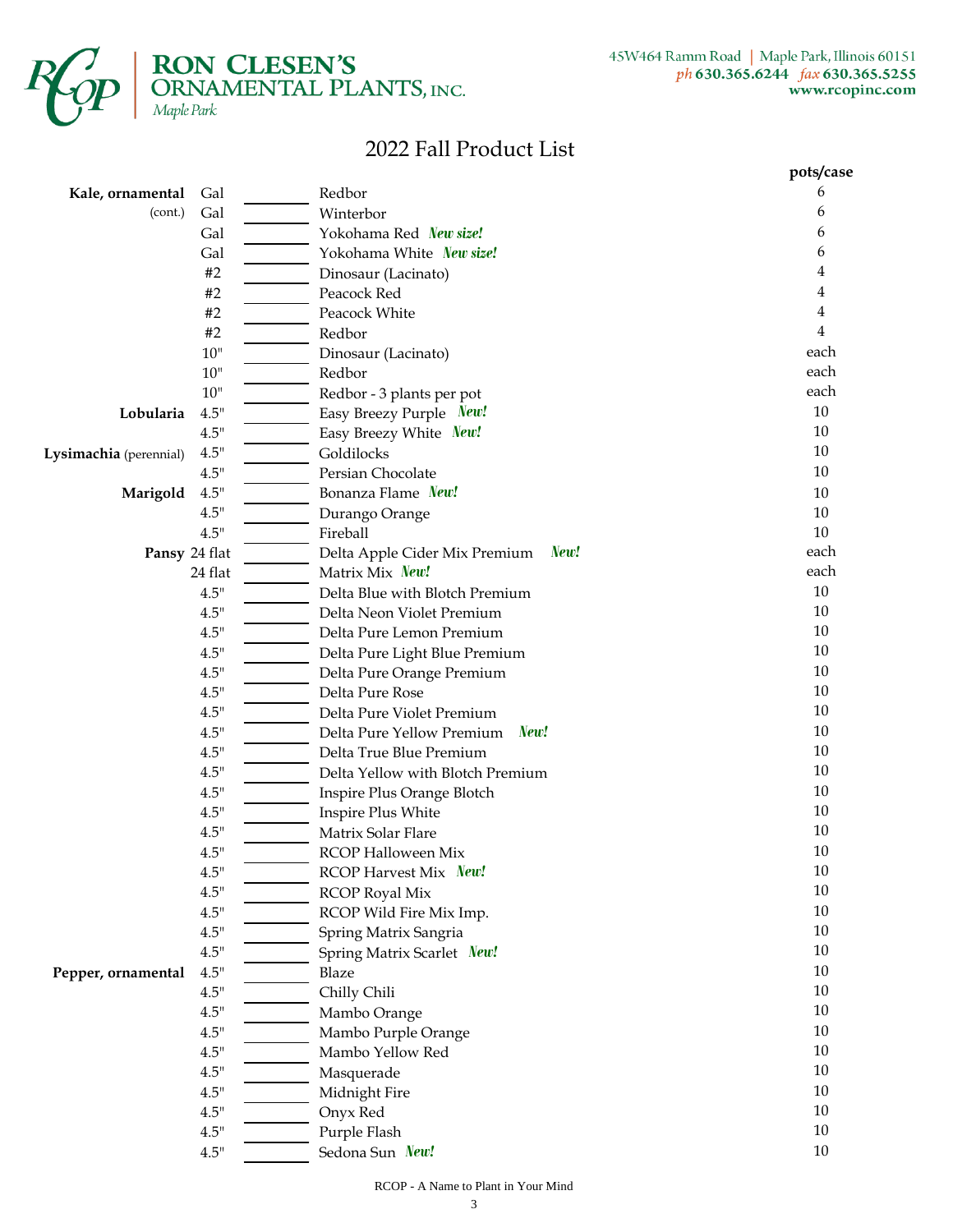

 $\begin{array}{ll} \mbox{\textbf{RON CLESEN's}}\\ \mbox{ORNAMENTAL PLANTS, INC.} \\ \hbox{Maple Park} \end{array}$ 

## 2022 Fall Product List

|                      |      |                                     | pots/case |
|----------------------|------|-------------------------------------|-----------|
| Pepper, orn. (cont.) | Gal  | <b>Black Pearl</b>                  | 6         |
| Sage                 | 4.5" | Salvia officinalis 'Icterina'       | 10        |
|                      | 4.5" | Salvia officinalis 'Purple'         | 10        |
| Sedum                | 4.5" | Lemon Ball New!                     | 10        |
|                      | 4.5" | SunSparkler Cherry Tart (perennial) | 10        |
| <b>Swiss Chard</b>   | 4.5" | <b>Bright Lights</b>                | 10        |
|                      | Gal  | <b>Bright Lights</b>                | 6         |
|                      | Gal  | Oriole Yellow                       | 6         |
|                      | Gal  | Rhubarb Red                         | 6         |
| Viola                | 4.5" | ColorMax Berry Pie New!             | 10        |
|                      | 4.5" | ColorMax Mix New!                   | 10        |
|                      | 4.5" | Sorbet Deep Orange XP               | 10        |
|                      | 4.5" | Sorbet Denim Jump Up XP             | 10        |
|                      | 4.5" | Sorbet Harvest Mix XP               | 10        |
|                      | 4.5" | Sorbet Orange Jump Up XP            | 10        |
|                      | 4.5" | Sorbet Purple XP                    | 10        |
|                      | 4.5" | Sorbet Ruby Gold Babyface           | 10        |
|                      | 4.5" | Sorbet Tiger Eye XP New!            | 10        |

Please see next page for our 2022 Fall Drop/Add List.

**For product images and other great tools, visit our website at www.rcopinc.com.**

**\*#2 Hardy Garden Mum discounted "Pick Up" price is \$4.25 each. Price breaks available for orders over 1,000 #2 mums per pick up or 1,500 #2 mums per delivery.** Please order in full cases. Sorry, but we do not mix colors or varieties in a case.

### Thank you for helping us grow!

| Company name:            |                           | PO #:                            |
|--------------------------|---------------------------|----------------------------------|
| Your name:               | Office phone:             | Fax:                             |
| Cellular phone:          | Email address (optional): |                                  |
| <b>Billing address:</b>  |                           |                                  |
| <b>Shipping address:</b> |                           |                                  |
| Shipping contact:        | Cellular number:          |                                  |
| Ship week:               | <b>Receiving hours:</b>   | Delivery or Pick Up (circle one) |
|                          |                           |                                  |

RCOP - A Name to Plant in Your Mind